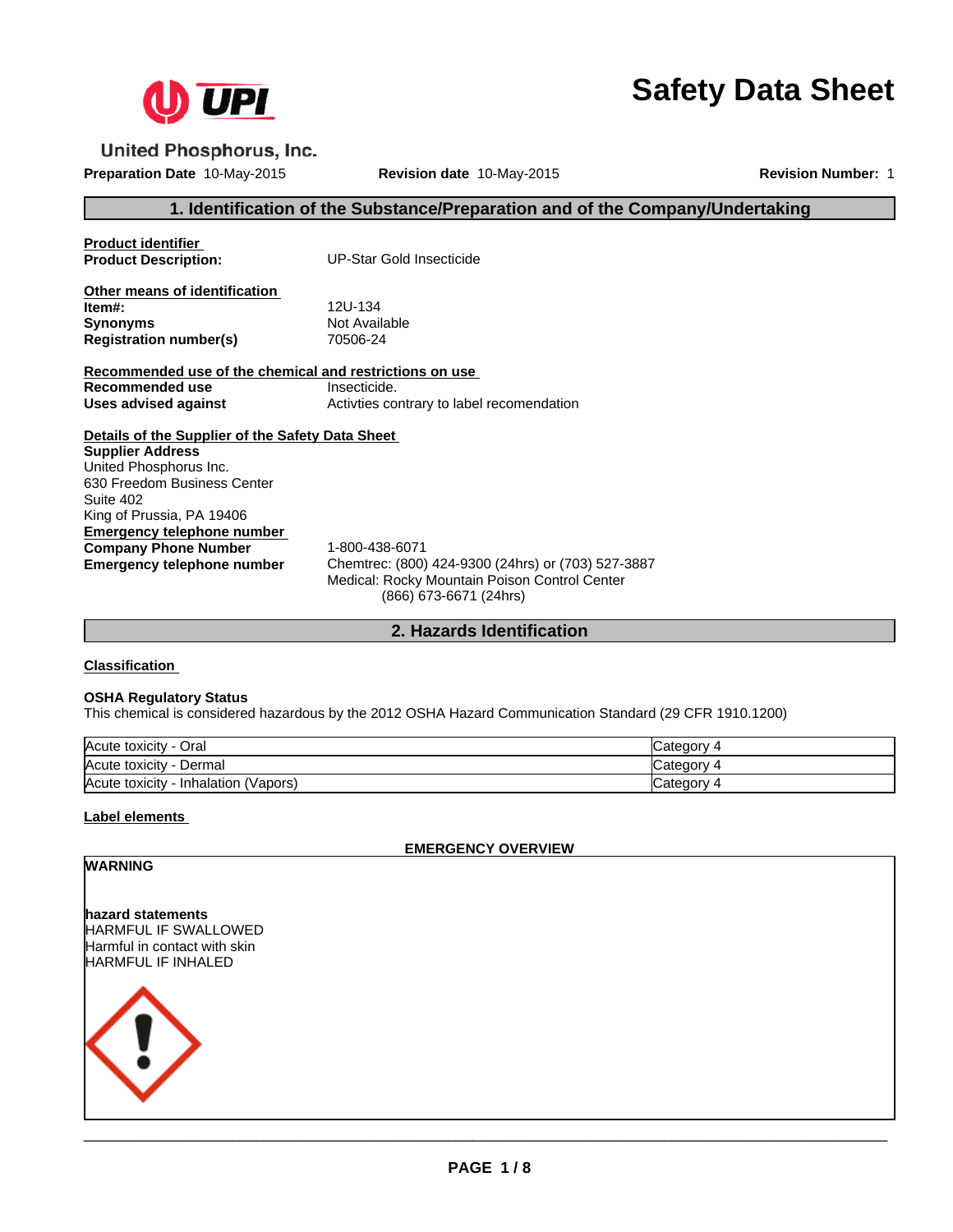**appearance** Off-white

**Physical state** liquid **Odor Slight Odor Slight** 

 $\overline{\phantom{a}}$  ,  $\overline{\phantom{a}}$  ,  $\overline{\phantom{a}}$  ,  $\overline{\phantom{a}}$  ,  $\overline{\phantom{a}}$  ,  $\overline{\phantom{a}}$  ,  $\overline{\phantom{a}}$  ,  $\overline{\phantom{a}}$  ,  $\overline{\phantom{a}}$  ,  $\overline{\phantom{a}}$  ,  $\overline{\phantom{a}}$  ,  $\overline{\phantom{a}}$  ,  $\overline{\phantom{a}}$  ,  $\overline{\phantom{a}}$  ,  $\overline{\phantom{a}}$  ,  $\overline{\phantom{a}}$ 

# **Precautionary Statements - Prevention**

Wash face, hands and any exposed skin thoroughly after handling Do not eat, drink or smoke when using this product Wear protective gloves/protective clothing/eye protection/face protection Do not get in eyes, on skin, or on clothing Use only outdoors or in a well-ventilated area

IF ON SKIN: Wash with plenty of soap and water Call a POISON CENTER or doctor if you feel unwell Wash contaminated clothing before reuse IF INHALED: Remove victim to fresh air and keep at rest in a position comfortable for breathing Call a POISON CENTER or doctor if you feel unwell IF SWALLOWED: Call a POISON CENTER or doctor/physician if you feel unwell Rinse mouth

# **Precautionary Statements - Disposal**

Dispose of contents/container to an approved waste disposal plant

# **Hazards Not Otherwise Classified (HNOC)**

# **OTHER INFORMATION**

• Very toxic to aquatic life with long lasting effects

• Very toxic to aquatic life

# **3. Composition/information on Ingredients**

| name<br>:hen<br><br>л              | -N                    | w.<br>Ω. | $\sim$<br>SECI El |
|------------------------------------|-----------------------|----------|-------------------|
| Bife<br>technical<br>.<br>enithrii | - 171 -<br>۰٫/۲<br>-ט |          |                   |

If CAS number is "proprietary", the specific chemical identity and percentage of composition has been withheld as a trade secret.

|                                                             | 4. First aid measures                                                                                                                                                                                                       |
|-------------------------------------------------------------|-----------------------------------------------------------------------------------------------------------------------------------------------------------------------------------------------------------------------------|
| <b>FIRST AID MEASURES</b>                                   |                                                                                                                                                                                                                             |
| Eye contact                                                 | Hold eye open and rinse slowly and gently with water for 15 - 20 minutes. Remove contact<br>lenses, if present, after 5 minutes, then continue rinsing eye. Call a poison control center or<br>doctor for treatment advice. |
| <b>Skin contact</b>                                         | Rinse skin immediately with plenty of water for 15-20 minutes. Remove and wash<br>contaminated clothing before re-use. Call poison control center or doctor for treatment<br>advice.                                        |
| <b>Inhalation</b>                                           | Move person to fresh air. If person is not breathing, call 911 or an ambulance, then give<br>artificial respiration, preferably mouth-to-mouth if possible. Call a physician or poison<br>control center immediately.       |
| Ingestion                                                   | Call a physician or poison control center immediately. Never give anything by mouth to an<br>unconscious person. Do not induce vomiting without medical advice.                                                             |
| Most Important Symptoms and Effects, Both Acute and Delayed |                                                                                                                                                                                                                             |
| <b>Most Important Symptoms and</b><br><b>Effects</b>        | No information available.                                                                                                                                                                                                   |
|                                                             | <b>Indication of Any Immediate Medical Attention and Special Treatment Needed</b>                                                                                                                                           |
| Notes to physician                                          | This product contains a pyrethroid. Treatment is symptomatic and supportive.                                                                                                                                                |
|                                                             |                                                                                                                                                                                                                             |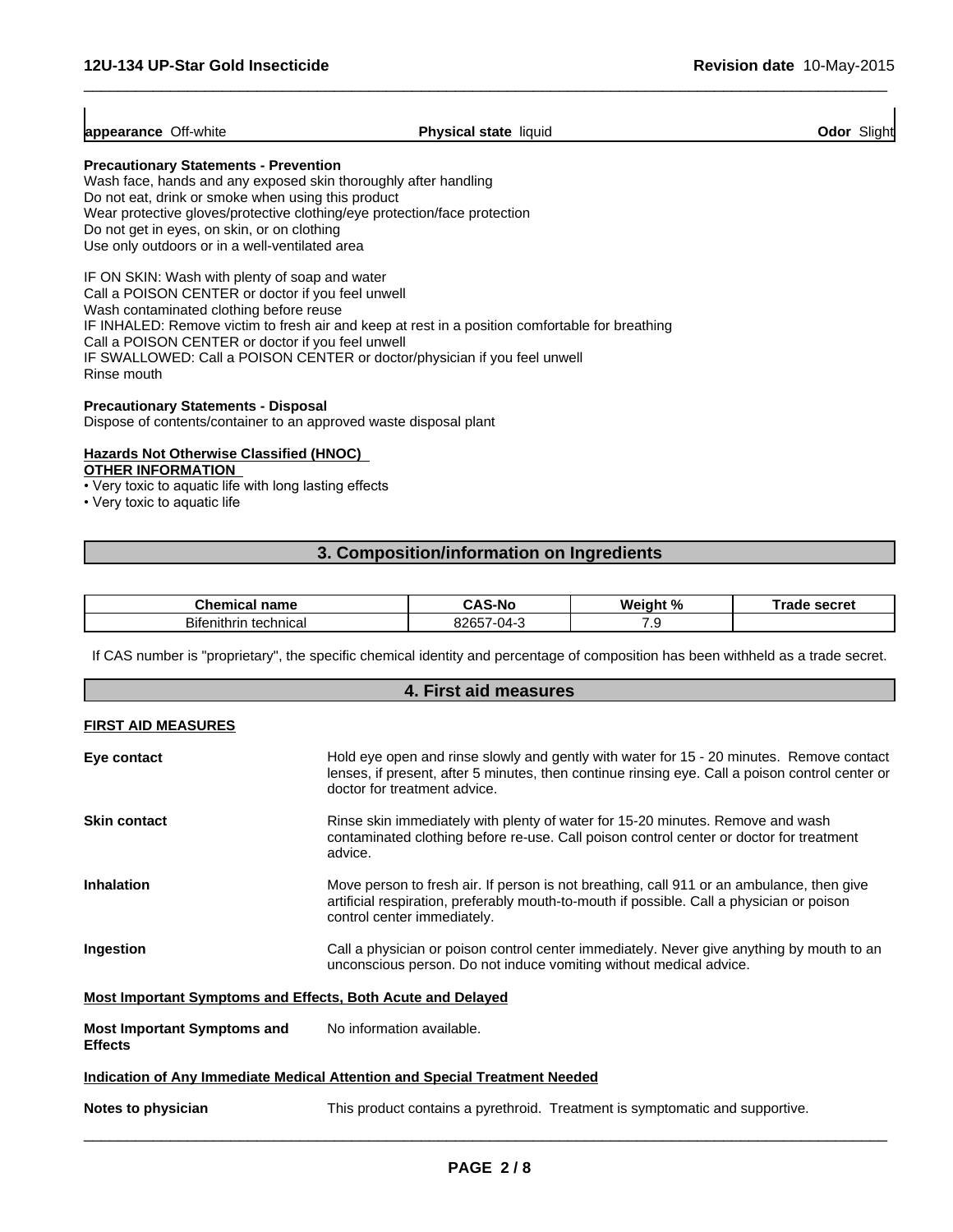# **5. Fire-fighting measures**

 $\overline{\phantom{a}}$  ,  $\overline{\phantom{a}}$  ,  $\overline{\phantom{a}}$  ,  $\overline{\phantom{a}}$  ,  $\overline{\phantom{a}}$  ,  $\overline{\phantom{a}}$  ,  $\overline{\phantom{a}}$  ,  $\overline{\phantom{a}}$  ,  $\overline{\phantom{a}}$  ,  $\overline{\phantom{a}}$  ,  $\overline{\phantom{a}}$  ,  $\overline{\phantom{a}}$  ,  $\overline{\phantom{a}}$  ,  $\overline{\phantom{a}}$  ,  $\overline{\phantom{a}}$  ,  $\overline{\phantom{a}}$ 

#### **Suitable extinguishing media**

Use extinguishing measures that are appropriate to local circumstances and the surrounding environment.

**Unsuitable extinguishing media** No information available.

# **Specific hazards arising from the chemical**

No information available.

**Hazardous combustion products**Carbon dioxide (CO2). Carbon monoxide. Chlorine. Hydrogen chloride. Hydrogen fluoride.

#### **Explosion data**

#### **Protective equipment and precautions for firefighters**

Use personal protective equipment. As in any fire, wear self-contained breathing apparatus pressure-demand, MSHA/NIOSH (approved or equivalent) and full protective gear.

| 6. Accidental release measures |
|--------------------------------|
|--------------------------------|

#### **Personal precautions, protective equipment and emergency procedures**

**Personal Precautions** Avoid contact with the skin and the eyes. Use personal protective equipment. Remove all sources of ignition.

#### **Environmental Precautions**

**Environmental precautions** Consult a regulatory specialist to determine appropriate state or local reporting requirements, for assistance in waste characterization and/or hazardous waste disposal and other requirements listed in pertinenet environmental permits.

#### **Methods and material for containment and cleaning up**

**Methods for Clean-Up** Soak up with inert absorbent material (e.g. sand, silica gel, acid binder, universal binder, sawdust). Sweep up and shovel into suitable containers for disposal.

# **7. Handling and Storage**

|--|

| <b>Handling</b>                                              | Keep out of reach of children. Keep away from heat, sparks and open flame. - No smoking.                                                                                                                                                        |
|--------------------------------------------------------------|-------------------------------------------------------------------------------------------------------------------------------------------------------------------------------------------------------------------------------------------------|
| Conditions for safe storage, including any incompatibilities |                                                                                                                                                                                                                                                 |
| <b>Storage</b>                                               | Keep container tightly closed in a dry and well-ventilated place. Store in an area where<br>cross-contamination with pesticides, fertilizers, food or feed could not occur. Keep<br>containers tightly closed in a cool, well-ventilated place. |
| incompatible materials                                       | No materials to be especially mentioned.                                                                                                                                                                                                        |
|                                                              | 8. Exposure Controls/Personal Protection                                                                                                                                                                                                        |
| <b>Exposure guidelines</b>                                   | This product does not contain any hazardous materials with occupational exposure limits<br>established by the region specific regulatory bodies.                                                                                                |
| <b>Engineering controls</b>                                  | Investigate engineering techniques to reduce exposures. Local mechanical exhaust<br>ventilation is preferred. Consult ACGIH ventilation manual or NFPA Standard 91 for design<br>of exhaust systems.                                            |
| Personal protective equipment<br><b>Eye/Face Protection</b>  | Where there is potential for eye contact have eye flushing equipment available. Use eye<br>protection to avoid eye contact.                                                                                                                     |
|                                                              |                                                                                                                                                                                                                                                 |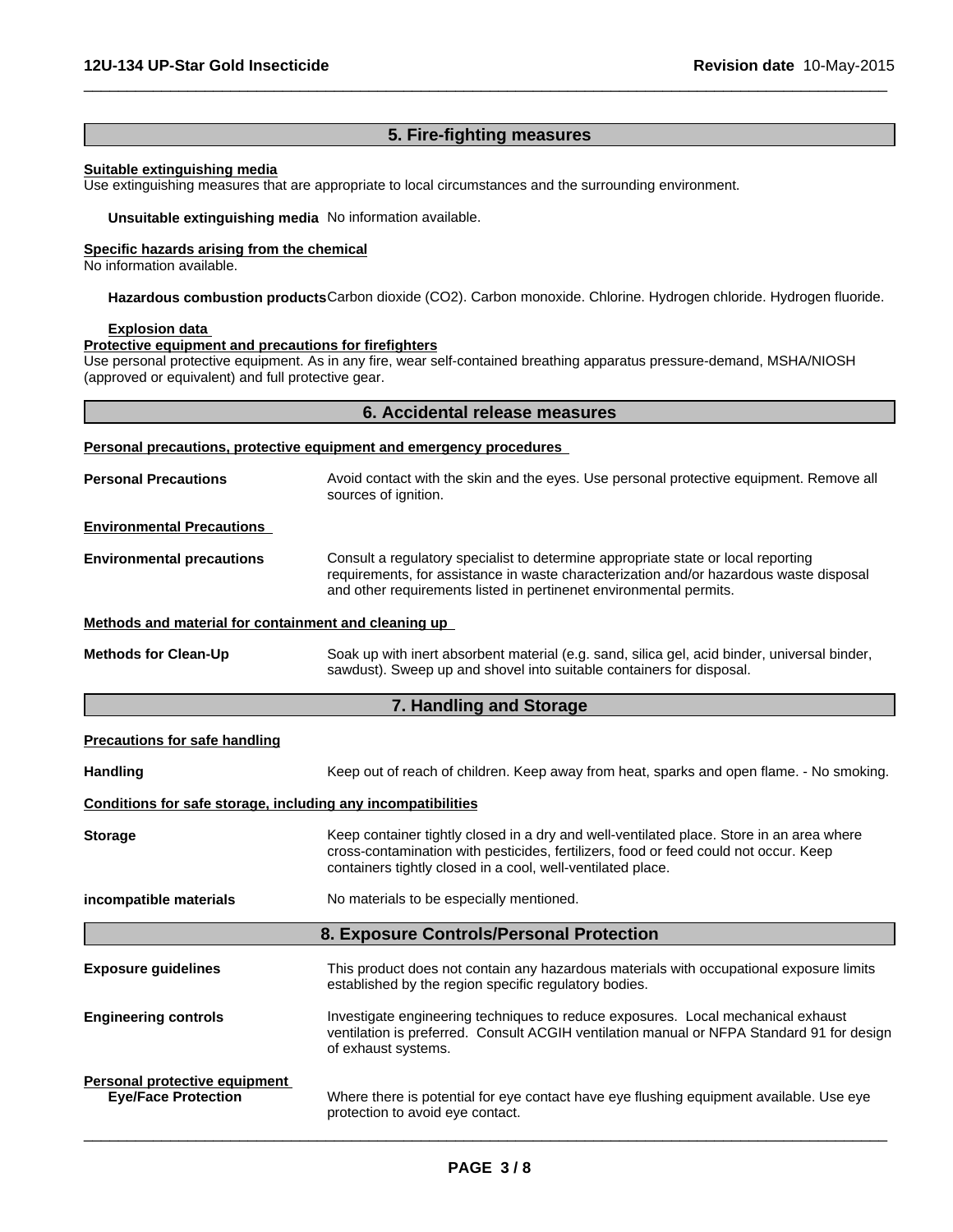| <b>Skin protection</b>        | Protective gloves. Lightweight protective clothing.                                                                                                                                                                                                                                                                                                                                                                                                                                                                                                                                                                                                                                                                                                                         |
|-------------------------------|-----------------------------------------------------------------------------------------------------------------------------------------------------------------------------------------------------------------------------------------------------------------------------------------------------------------------------------------------------------------------------------------------------------------------------------------------------------------------------------------------------------------------------------------------------------------------------------------------------------------------------------------------------------------------------------------------------------------------------------------------------------------------------|
| <b>Respiratory protection</b> | Where airborne exposure is likely, use NIOSH approved respiratory protection equipment<br>appropriate to the material and/or its components. Full facepiece equipment is<br>recommended and, if used, replaces need for face shield and/or chemical goggles. If<br>exposures cannot be kept at a minimum with engineering controls, consult respirator<br>manufacturer to determine appropriate type equipment for given application. Observe<br>respirator use limitations specified by NIOSH or the manufacturer. For emergency and<br>other conditions where there may be a potential for significant exposure, use an approved<br>full face positive-pressure, self-contained breathing apparatus. Respiratory protection<br>programs must comply with 29 CFR 1910.134. |

 $\overline{\phantom{a}}$  ,  $\overline{\phantom{a}}$  ,  $\overline{\phantom{a}}$  ,  $\overline{\phantom{a}}$  ,  $\overline{\phantom{a}}$  ,  $\overline{\phantom{a}}$  ,  $\overline{\phantom{a}}$  ,  $\overline{\phantom{a}}$  ,  $\overline{\phantom{a}}$  ,  $\overline{\phantom{a}}$  ,  $\overline{\phantom{a}}$  ,  $\overline{\phantom{a}}$  ,  $\overline{\phantom{a}}$  ,  $\overline{\phantom{a}}$  ,  $\overline{\phantom{a}}$  ,  $\overline{\phantom{a}}$ 

### **General hygiene considerations**

Do not eat, drink or smoke when using this product. Wear suitable gloves and eye/face protection. Wash hands and face before breaks and immediately after handling the product. Remove and wash contaminated clothing before re-use.

# **9. Physical and Chemical Properties**

### **Information on basic physical and chemical properties**

| <b>Physical state</b>                                          | liquid                   |                   |        |  |
|----------------------------------------------------------------|--------------------------|-------------------|--------|--|
| appearance                                                     | Off-white                | Odor              | Slight |  |
| color                                                          | No information available |                   |        |  |
| <b>Property</b>                                                | <b>VALUES</b>            | Remarks/ • Method |        |  |
| рH                                                             | 6                        |                   |        |  |
| <b>Melting point/freezing point</b>                            | 7 °C / 45 °F             |                   |        |  |
| <b>Boiling Point/Range</b>                                     | No information available |                   |        |  |
| <b>Flash Point</b>                                             | >100C / 212F             |                   |        |  |
| <b>Evaporation Rate</b>                                        | No information available |                   |        |  |
| flammability (solid, gas)                                      | No information available |                   |        |  |
| <b>Flammability limit in air</b>                               |                          |                   |        |  |
| <b>Upper Flammability Limit</b>                                | No information available |                   |        |  |
| <b>Lower Flammability Limit</b>                                | No information available |                   |        |  |
| vapor pressure                                                 | No information available |                   |        |  |
| <b>Vapor Density</b>                                           | No information available |                   |        |  |
| <b>Specific gravity</b>                                        | $1.039$ g/ml             |                   |        |  |
| <b>Water solubility</b>                                        | No information available |                   |        |  |
| <b>Solubility in Other Solvents</b>                            | No information available |                   |        |  |
| Partition coefficient: n-octanol/waterNo information available |                          |                   |        |  |
| <b>Autoignition temperature</b>                                | No information available |                   |        |  |
| decomposition temperature                                      | No information available |                   |        |  |
| <b>Viscosity, kinematic</b>                                    | No information available |                   |        |  |
| <b>Dynamic viscosity</b>                                       | No information available |                   |        |  |
| <b>Explosive properties</b>                                    | No information available |                   |        |  |
| <b>Oxidizing properties</b>                                    | No information available |                   |        |  |
| <b>OTHER INFORMATION</b>                                       |                          |                   |        |  |
| Softening point                                                | No information available |                   |        |  |
| molecular weight                                               | No information available |                   |        |  |
| <b>VOC Content</b>                                             | No information available |                   |        |  |
| density                                                        | No information available |                   |        |  |
| <b>Bulk density</b>                                            | 8.66 lb/gal              |                   |        |  |

# **10. Stability and Reactivity**

**Reactivity**  no data available

#### **Chemical stability**

Stable under recommended storage conditions. **Possibility of hazardous reactions**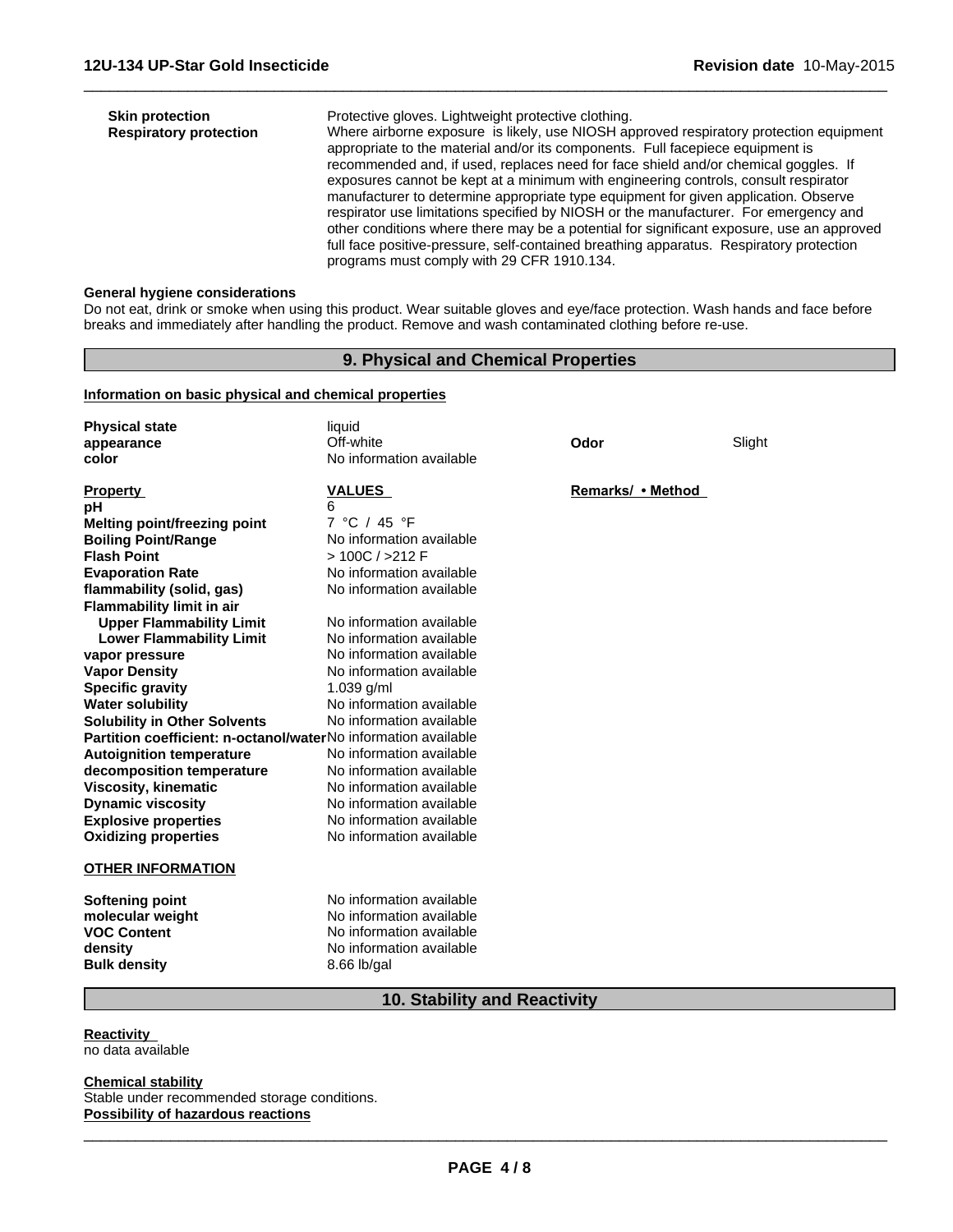None under normal processing. **Conditions to avoid** Heat, flames and sparks. **incompatible materials** No materials to be especially mentioned. **Hazardous decomposition products** Carbon monoxide. Carbon dioxide (CO2). Chlorine. Hydrogen chloride. Hydrogen fluoride.

# **11. Toxicological Information**

 $\overline{\phantom{a}}$  ,  $\overline{\phantom{a}}$  ,  $\overline{\phantom{a}}$  ,  $\overline{\phantom{a}}$  ,  $\overline{\phantom{a}}$  ,  $\overline{\phantom{a}}$  ,  $\overline{\phantom{a}}$  ,  $\overline{\phantom{a}}$  ,  $\overline{\phantom{a}}$  ,  $\overline{\phantom{a}}$  ,  $\overline{\phantom{a}}$  ,  $\overline{\phantom{a}}$  ,  $\overline{\phantom{a}}$  ,  $\overline{\phantom{a}}$  ,  $\overline{\phantom{a}}$  ,  $\overline{\phantom{a}}$ 

# **Information on Likely Routes of Exposure**

| <b>Product information</b><br><b>UP-Star Gold-</b><br>Acute oral LD50 - 632 mg/kg (rat)<br>Acute dermal LD50 - > 2,000 mg/kg (rabbit)<br>Acute Inhalation LC50 - 11.58 mg/L/1 hr (rat)                                                                                    |                                                                                                                                                                                                                                                                                                                                                                                                                                                                                                                                                                                                                                                                                                                                                                                                                                                                                                                                                                                                                                                                                                                                                                                                                                                                                                                                                                                                                                      |
|---------------------------------------------------------------------------------------------------------------------------------------------------------------------------------------------------------------------------------------------------------------------------|--------------------------------------------------------------------------------------------------------------------------------------------------------------------------------------------------------------------------------------------------------------------------------------------------------------------------------------------------------------------------------------------------------------------------------------------------------------------------------------------------------------------------------------------------------------------------------------------------------------------------------------------------------------------------------------------------------------------------------------------------------------------------------------------------------------------------------------------------------------------------------------------------------------------------------------------------------------------------------------------------------------------------------------------------------------------------------------------------------------------------------------------------------------------------------------------------------------------------------------------------------------------------------------------------------------------------------------------------------------------------------------------------------------------------------------|
| <b>Inhalation</b><br>Harmful by inhalation.                                                                                                                                                                                                                               |                                                                                                                                                                                                                                                                                                                                                                                                                                                                                                                                                                                                                                                                                                                                                                                                                                                                                                                                                                                                                                                                                                                                                                                                                                                                                                                                                                                                                                      |
| May cause irritation.<br>Eye contact                                                                                                                                                                                                                                      |                                                                                                                                                                                                                                                                                                                                                                                                                                                                                                                                                                                                                                                                                                                                                                                                                                                                                                                                                                                                                                                                                                                                                                                                                                                                                                                                                                                                                                      |
| <b>Skin contact</b>                                                                                                                                                                                                                                                       | May be harmful if absorbed through the skin. Skin exposure may result in rashes, numbing,<br>burning or tingling sensation which is reversible and usually subsides within 12 hours.                                                                                                                                                                                                                                                                                                                                                                                                                                                                                                                                                                                                                                                                                                                                                                                                                                                                                                                                                                                                                                                                                                                                                                                                                                                 |
| HARMFUL IF SWALLOWED.<br>Ingestion                                                                                                                                                                                                                                        |                                                                                                                                                                                                                                                                                                                                                                                                                                                                                                                                                                                                                                                                                                                                                                                                                                                                                                                                                                                                                                                                                                                                                                                                                                                                                                                                                                                                                                      |
| <b>Component Information</b>                                                                                                                                                                                                                                              | Bifenthrin products may produce skin sensations such as rashes, numbing, burning, or<br>tingling, which are reversible and usually subside in 12 hours.                                                                                                                                                                                                                                                                                                                                                                                                                                                                                                                                                                                                                                                                                                                                                                                                                                                                                                                                                                                                                                                                                                                                                                                                                                                                              |
| <b>Information on Toxicological Effects</b>                                                                                                                                                                                                                               |                                                                                                                                                                                                                                                                                                                                                                                                                                                                                                                                                                                                                                                                                                                                                                                                                                                                                                                                                                                                                                                                                                                                                                                                                                                                                                                                                                                                                                      |
| No information available.<br><b>Symptoms</b>                                                                                                                                                                                                                              |                                                                                                                                                                                                                                                                                                                                                                                                                                                                                                                                                                                                                                                                                                                                                                                                                                                                                                                                                                                                                                                                                                                                                                                                                                                                                                                                                                                                                                      |
| Delayed and immediate effects as well as chronic effects from short and long-term exposure                                                                                                                                                                                |                                                                                                                                                                                                                                                                                                                                                                                                                                                                                                                                                                                                                                                                                                                                                                                                                                                                                                                                                                                                                                                                                                                                                                                                                                                                                                                                                                                                                                      |
| No information available.<br>sensitization<br>No information available.<br><b>Mutagenic effects</b><br><b>BIFEN</b><br>Carcinogenicity<br>with bifenthrin.<br>Not Available.<br><b>Reproductive effects</b><br>No information available.<br><b>STOT - Single Exposure</b> | In studies with laboratory animals, Bifenthrin technical did not cause reproductive toxicity or<br>teratogenicity. Tremors were associated with repeated exposure of laboratory animals to<br>Bifenthrin technical. In lifetime feeding studies conducted with rodents a slight increase in<br>the incidence of urinary bladder tumors at the highest dose in male mice was considered to<br>be an equivocal response, not evidence of a clear compound-related effect. The overall<br>absence of genotoxicity has been demonstrated in mutagenicity tests with Bifenthrin.<br>Chronic exposure to aromatic hydrocarbons may cause headaches, dizziness, loss of<br>sensations or feelings and liver and kidney damage. There is no sufficient evidence to<br>suggest that aromatic hydrocarbons are reproductive toxicants, mutagens or developmental<br>toxicants. Bifenthrin technical- In studies with laboratory animals, bifenthrin did not cause<br>reproductive toxicity or teratogenicity. Tremors were associated with repeated exposure of<br>laboratory animals with Bifenthrin. In lifetime feeding studies conducted with rodents, a<br>slight increase in the incidence of urinary bladder tumors at the highest dose in male mice<br>was considered to be an equivocal response, not evidence of a clear compound-related<br>effect. The overall absence of genotoxicity has been demonstrated in mutagenicity tests |
| No information available.<br><b>STOT - repeated exposure</b><br><b>Aspiration hazard</b><br>No information available.                                                                                                                                                     |                                                                                                                                                                                                                                                                                                                                                                                                                                                                                                                                                                                                                                                                                                                                                                                                                                                                                                                                                                                                                                                                                                                                                                                                                                                                                                                                                                                                                                      |

| Numerical Measures of Toxicity - Product information          |  |
|---------------------------------------------------------------|--|
| 632 mg/kg (rat)<br>$> 2000$ mg/kg (rat)<br><b>LD50 Dermal</b> |  |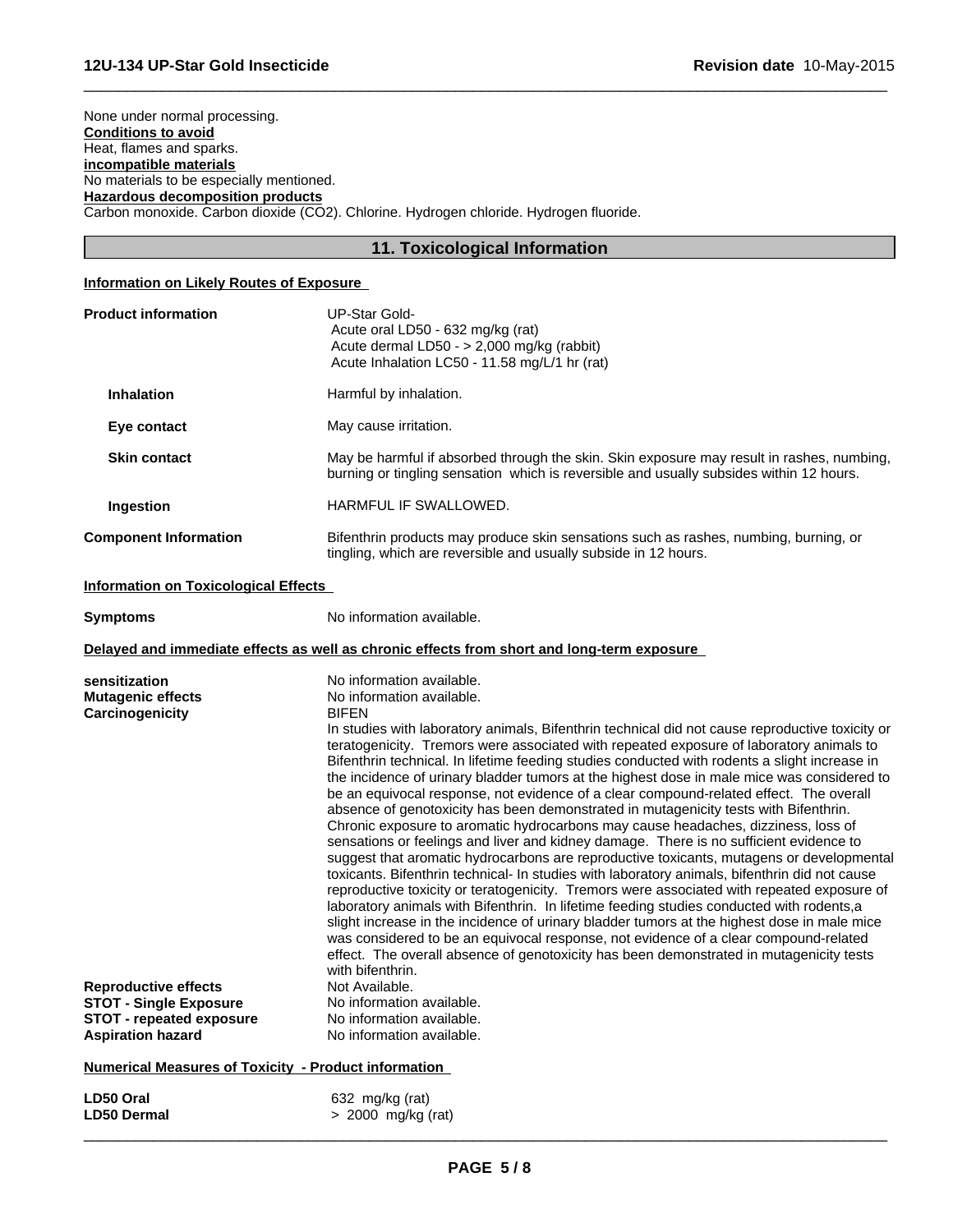LC50 Inhalation: **Inhalation** Inhalation LC50 11.58 mg/l (1 hr)

# **12. Ecological Information**

 $\overline{\phantom{a}}$  ,  $\overline{\phantom{a}}$  ,  $\overline{\phantom{a}}$  ,  $\overline{\phantom{a}}$  ,  $\overline{\phantom{a}}$  ,  $\overline{\phantom{a}}$  ,  $\overline{\phantom{a}}$  ,  $\overline{\phantom{a}}$  ,  $\overline{\phantom{a}}$  ,  $\overline{\phantom{a}}$  ,  $\overline{\phantom{a}}$  ,  $\overline{\phantom{a}}$  ,  $\overline{\phantom{a}}$  ,  $\overline{\phantom{a}}$  ,  $\overline{\phantom{a}}$  ,  $\overline{\phantom{a}}$ 

# **ecotoxicity**

Bifenthrin : Highly toxic to fish and aquatic arthropods (LC50 values between 0.0038 to 17.8 ug/L. Slightly toxic to water fowl and upland game birds (LD50 between 1800 to >2150 mg/kg)

# **Persistence/Degradability**

No information available.

#### **Bioaccumulation/ Accumulation**

No information available.

# **Other Adverse Effects**

No information available

|                                | <b>13. Disposal Considerations</b>                                                                                                                                                                                                                                                                                                                                   |
|--------------------------------|----------------------------------------------------------------------------------------------------------------------------------------------------------------------------------------------------------------------------------------------------------------------------------------------------------------------------------------------------------------------|
| <b>Waste Treatment Methods</b> |                                                                                                                                                                                                                                                                                                                                                                      |
| <b>Waste Disposal Method</b>   | Pesticide wastes are acutely hazardous. Improper disposal of excess pesticide or rinsate is<br>a violation of Federal law. If the wastes cannot be disposed of by use or according to label<br>instructions, contact your State Pesticide or Environmental Control Agency, or the<br>Hazardous Waste representative at the nearest EPA Regional Office for guidance. |
| Contaminated packaging         | Refer to product label.                                                                                                                                                                                                                                                                                                                                              |
|                                |                                                                                                                                                                                                                                                                                                                                                                      |
|                                | <b>14. Transport Information</b>                                                                                                                                                                                                                                                                                                                                     |
| <b>DOT</b>                     | NOT REGULATED                                                                                                                                                                                                                                                                                                                                                        |
| <b>TDG</b>                     | NOT REGULATED                                                                                                                                                                                                                                                                                                                                                        |
|                                |                                                                                                                                                                                                                                                                                                                                                                      |
| <b>IATA</b>                    | NOT REGULATED                                                                                                                                                                                                                                                                                                                                                        |
| <b>IMDG/IMO</b>                | NOT REGULATED                                                                                                                                                                                                                                                                                                                                                        |

# **15. Regulatory Information**

This chemical is a pesticide product registered by the Environmental Protection Agency and is subject to certain labeling requirements under federal pesticide law. These requirements differ from the classification criteria and hazard information required for safety data sheets, and for workplace labels of non-pesticide chemicals. Following is the hazard information as required on the pesticide label:

| PESTICIDE APPLICATORS & WORKERS THESE WORKERS MUST REFER TO<br><b>Ventilation Control</b><br>PRODUCT LABELING AND DIRECTIONS FOR USE IN ACCORDANCE WITH EPA<br>WORKER PROTECTION STANDARD 40 CFR PART 170. |
|------------------------------------------------------------------------------------------------------------------------------------------------------------------------------------------------------------|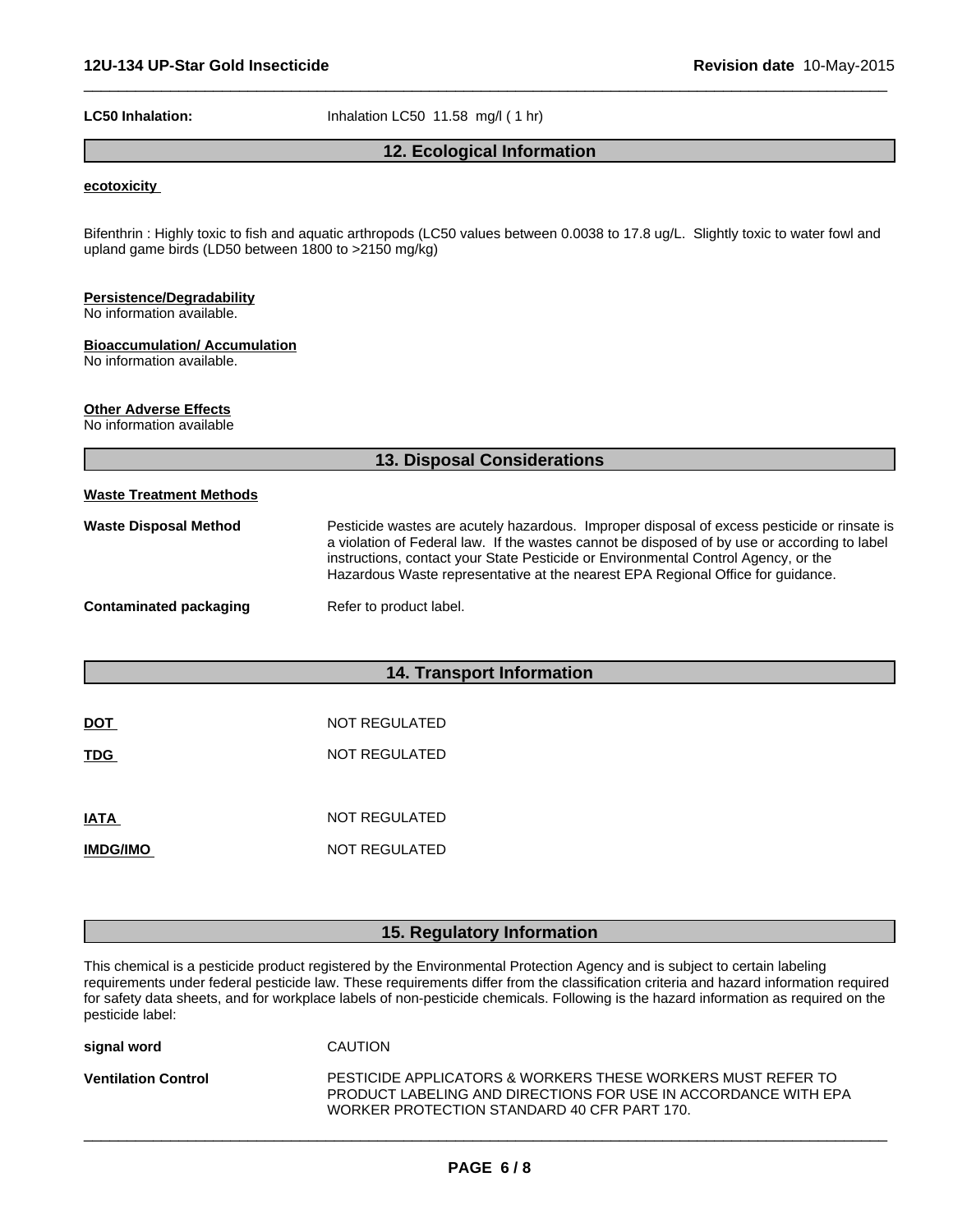**Harmful if swallowed. Harmful if inhaled or absorbed through skin. Toxic to fish and aquatic inverebrates.**

 $\overline{\phantom{a}}$  ,  $\overline{\phantom{a}}$  ,  $\overline{\phantom{a}}$  ,  $\overline{\phantom{a}}$  ,  $\overline{\phantom{a}}$  ,  $\overline{\phantom{a}}$  ,  $\overline{\phantom{a}}$  ,  $\overline{\phantom{a}}$  ,  $\overline{\phantom{a}}$  ,  $\overline{\phantom{a}}$  ,  $\overline{\phantom{a}}$  ,  $\overline{\phantom{a}}$  ,  $\overline{\phantom{a}}$  ,  $\overline{\phantom{a}}$  ,  $\overline{\phantom{a}}$  ,  $\overline{\phantom{a}}$ 

| <b>International Inventories</b> |                 |
|----------------------------------|-----------------|
| <b>USINV</b>                     | Not determined  |
| <b>DSL/NDSL</b>                  | Not determined  |
| EINECS/                          | Does not comply |
| <b>ELINCS</b>                    |                 |
| <b>ENCS</b>                      | Does not comply |
| China                            | Does not comply |
| <b>KECL</b>                      | Does not comply |
| <b>PICCS</b>                     | Does not comply |
| <b>AICS</b>                      | Does not comply |
| <b>TSCA</b>                      | Does not comply |

**TSCA** - United States Toxic Substances Control Act Section 8(b) Inventory **DSL/NDSL** - Canadian Domestic Substances List/Non-Domestic Substances List **EINECS/ELINCS** - European Inventory of Existing Commercial Chemical Substances/EU List of Notified Chemical Substances **ENCS** - Japan Existing and New Chemical Substances **IECSC** - China Inventory of Existing Chemical Substances **KECL** - Korean Existing and Evaluated Chemical Substances **PICCS** - Philippines Inventory of Chemicals and Chemical Substances **AICS** - Australian Inventory of Chemical Substances

# **Federal Regulations**

# **SARA 313**

Section 313 of Title III of the Superfund Amendments and Reauthorization Act of 1986 (SARA). This product contains a chemical or chemicals which are subject to the reporting requirements of the Act and and Title 40n of the Code of Federal Regulations, Part 372:

| <b>Chemical name</b>               | <b>SARA 313 - Threshold Values</b> |
|------------------------------------|------------------------------------|
| Bifenithrin technical - 82657-04-3 | 1.0                                |
| SARA 311/312 Hazardous             |                                    |
| <b>Categorization</b>              |                                    |
| Acute health hazard                | yes                                |
| <b>Chronic health hazard</b>       | <b>NO</b>                          |
| Fire hazard                        | <b>No</b>                          |
| Sudden release of pressure hazard  | No.                                |
| <b>Reactive Hazard</b>             | <b>No</b>                          |
|                                    |                                    |
| <b>CERCLA</b>                      |                                    |
| <b>SARA Product RQ</b><br>0        |                                    |
| <b>RCRA</b>                        |                                    |
| <b>Pesticide Information</b>       |                                    |
| <b>State Regulations</b>           |                                    |

| <b>State</b><br>Riaht-to-Know ؛ |               |               |              |                 |              |
|---------------------------------|---------------|---------------|--------------|-----------------|--------------|
| <b>Chemical name</b>            | Massachusetts | New<br>Jersev | Pennsylvania | <b>Illinois</b> | Rhode Island |
| Bifenithrin technical           |               |               |              |                 |              |

**International regulations** 

**U.S. EPA Label information** 

**EPA Pesticide registration number** 70506-24

|             | <b>16. Other Information</b> |              |               |                          |  |
|-------------|------------------------------|--------------|---------------|--------------------------|--|
| <u>NFPA</u> | <b>HEALTH</b>                | flammability | Instability 0 | <b>Physical hazard -</b> |  |
|             |                              |              |               |                          |  |